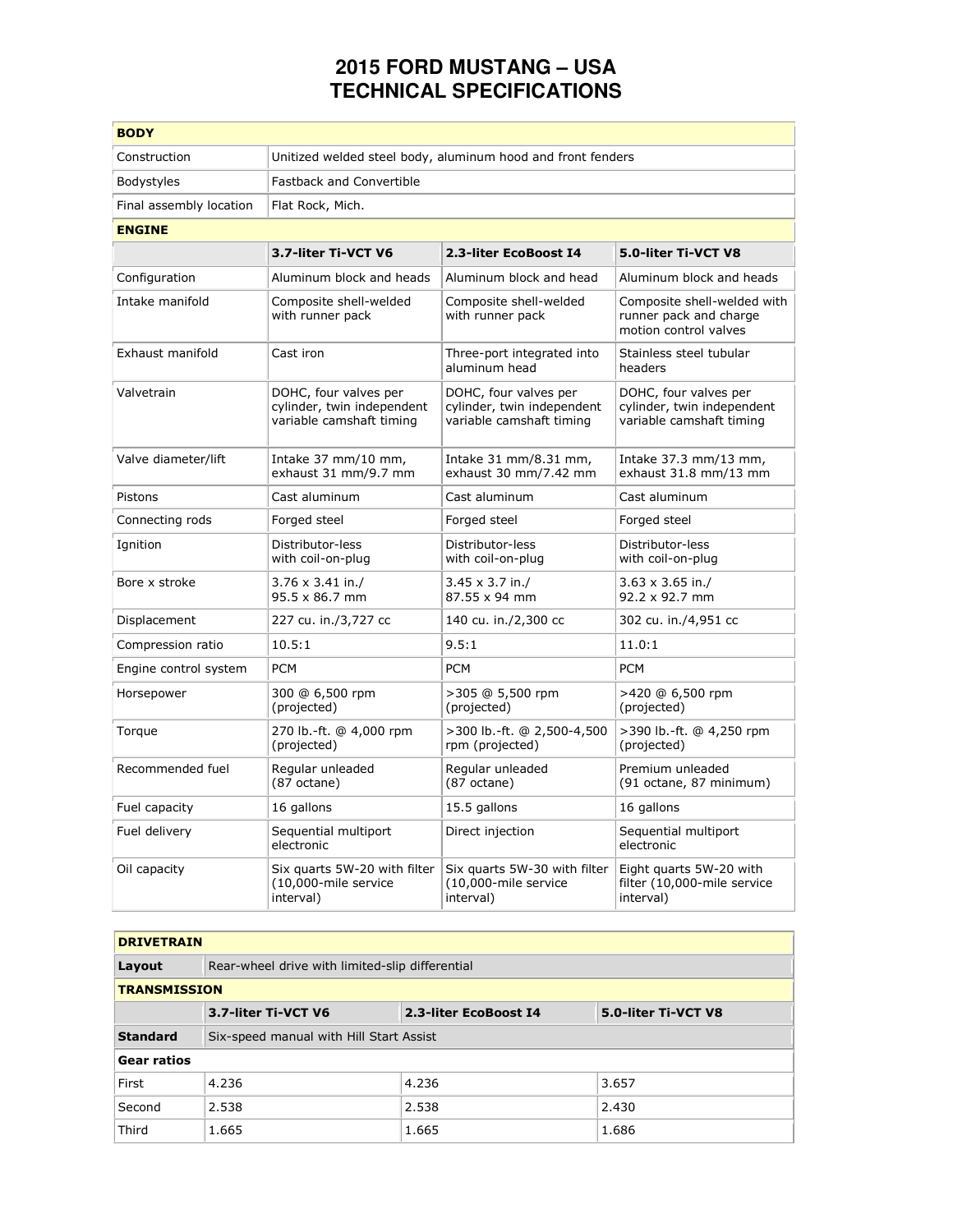## **2015 FORD MUSTANG – USA TECHNICAL SPECIFICATIONS**

| Fourth             | 1.2387                                   | 1.238                                                        | 1.315                                                                  |
|--------------------|------------------------------------------|--------------------------------------------------------------|------------------------------------------------------------------------|
| Fifth              | 1.00                                     | 1.00                                                         | 1.00                                                                   |
| Sixth              | 0.704                                    | 0.704                                                        | 0.651                                                                  |
| Final drive        | 3.15:1, 3.55:1 (optional)                | 3.31:1, 3.55:1 (Performance<br>Package)                      | $3.31:1, 3.55:1$ (optional),<br>3.73:1 Torsen (Performance<br>Package) |
| <b>Optional</b>    | Six-speed automatic with paddle shifters |                                                              |                                                                        |
| <b>Gear ratios</b> |                                          |                                                              |                                                                        |
| First              | 4.17                                     |                                                              |                                                                        |
| Second             | 2.34                                     |                                                              |                                                                        |
| Third              | 1.52                                     |                                                              |                                                                        |
| Fourth             | 1.14                                     |                                                              |                                                                        |
| <b>Fifth</b>       | 0.87                                     |                                                              |                                                                        |
| Sixth              | 0.69                                     |                                                              |                                                                        |
| Final drive        | 3.15:1, 3.55:1 (optional)                | $3.15:1, 3.31:1$ (optional),<br>3.55:1 (Performance Package) | 3.15:1, 3.55:1 (optional)                                              |

| <b>SUSPENSION</b>                           |                                                                                                                     |                                                                                                    |                                                                                                                                                                                                                                                                          |                                                                                                                                                                                                                                                               |  |
|---------------------------------------------|---------------------------------------------------------------------------------------------------------------------|----------------------------------------------------------------------------------------------------|--------------------------------------------------------------------------------------------------------------------------------------------------------------------------------------------------------------------------------------------------------------------------|---------------------------------------------------------------------------------------------------------------------------------------------------------------------------------------------------------------------------------------------------------------|--|
| Front                                       |                                                                                                                     | Double-ball-joint independent MacPherson strut and tubular stabilizer bar                          |                                                                                                                                                                                                                                                                          |                                                                                                                                                                                                                                                               |  |
| Rear<br>tube dampers (application-specific) |                                                                                                                     | Integral-link independent with coil springs, solid stabilizer bar, and twin- or mono-              |                                                                                                                                                                                                                                                                          |                                                                                                                                                                                                                                                               |  |
| <b>STEERING</b>                             |                                                                                                                     |                                                                                                    |                                                                                                                                                                                                                                                                          |                                                                                                                                                                                                                                                               |  |
| Type                                        |                                                                                                                     |                                                                                                    | Electric power-assisted steering with rack-and-pinion gear                                                                                                                                                                                                               |                                                                                                                                                                                                                                                               |  |
| Ratio                                       |                                                                                                                     | 16:1                                                                                               |                                                                                                                                                                                                                                                                          |                                                                                                                                                                                                                                                               |  |
| Turning circle,<br>curb-to-curb             |                                                                                                                     |                                                                                                    | 36.5 feet/11.1 meters (17-in. wheels), 37.8 feet/11.5 meters (18-in. and 19-in.<br>wheels), 40.0 feet/12.2 meters (Performance Package and 20-in. wheels)                                                                                                                |                                                                                                                                                                                                                                                               |  |
| <b>BRAKES</b>                               |                                                                                                                     |                                                                                                    |                                                                                                                                                                                                                                                                          |                                                                                                                                                                                                                                                               |  |
|                                             | 3.7-liter Ti-VCT V6                                                                                                 |                                                                                                    | 2.3-liter EcoBoost I4                                                                                                                                                                                                                                                    | 5.0-liter Ti-VCT V8                                                                                                                                                                                                                                           |  |
| Type                                        | anti-lock braking system and<br>control                                                                             | Four-wheel power disc brakes<br>with four-sensor, four-channel<br>AdvanceTrac electronic stability | Four-wheel power disc brakes<br>with four-sensor, four-channel<br>anti-lock braking system and<br>AdvanceTrac electronic stability<br>control                                                                                                                            | Four-wheel power disc brakes<br>with four-sensor, four-channel<br>anti-lock braking system and<br>AdvanceTrac electronic stability<br>control                                                                                                                 |  |
| Front                                       | 320 (12.6 in.) x 30-mm vented<br>discs, twin-piston 43-mm<br>floating aluminum calipers                             |                                                                                                    | 320 (12.6 in.) x 30-mm vented<br>discs, twin-piston 43-mm<br>floating aluminum calipers;<br>Performance Package:<br>352 (13.9 in.) x 32-mm vented<br>discs, four-piston 46-mm fixed<br>aluminum calipers                                                                 | 352 (13.9 in.) x 32-mm vented<br>discs, four-piston 46-mm fixed<br>aluminum calipers; Performance<br>Package: 380 (15.0 in.) x 34-<br>mm vented discs, Brembo six-<br>piston 36-mm fixed aluminum<br>calipers                                                 |  |
| Rear                                        | 320 (12.6 in.) x 12-mm solid<br>discs, single-piston 45-mm<br>floating aluminum calipers,<br>integral parking brake |                                                                                                    | 320 (12.6 in.) x 12-mm solid<br>discs, single-piston 45-mm<br>floating aluminum calipers,<br>integral parking brake;<br>Performance Package: 330<br>$(13.0 in.) \times 25$ -mm vented<br>discs, single-piston 45-mm<br>floating iron calipers,<br>integral parking brake | 330 (13.0 in.) x 25-mm vented<br>discs, single-piston 45-mm<br>floating iron calipers,<br>integral parking brake;<br>Performance Package:<br>330 (13.0 in.) x 25-mm vented<br>discs, single-piston 45-mm<br>floating iron calipers,<br>integral parking brake |  |
| <b>WHEELS AND TIRES (aluminum wheels)</b>   |                                                                                                                     |                                                                                                    |                                                                                                                                                                                                                                                                          |                                                                                                                                                                                                                                                               |  |
| Standard                                    | 17 x 7.5-in. 235/55R H A/S                                                                                          |                                                                                                    | 17 x 7.5-in. 235/55R H A/S                                                                                                                                                                                                                                               | 18 x 8.0-in. 235/50R W A/S                                                                                                                                                                                                                                    |  |